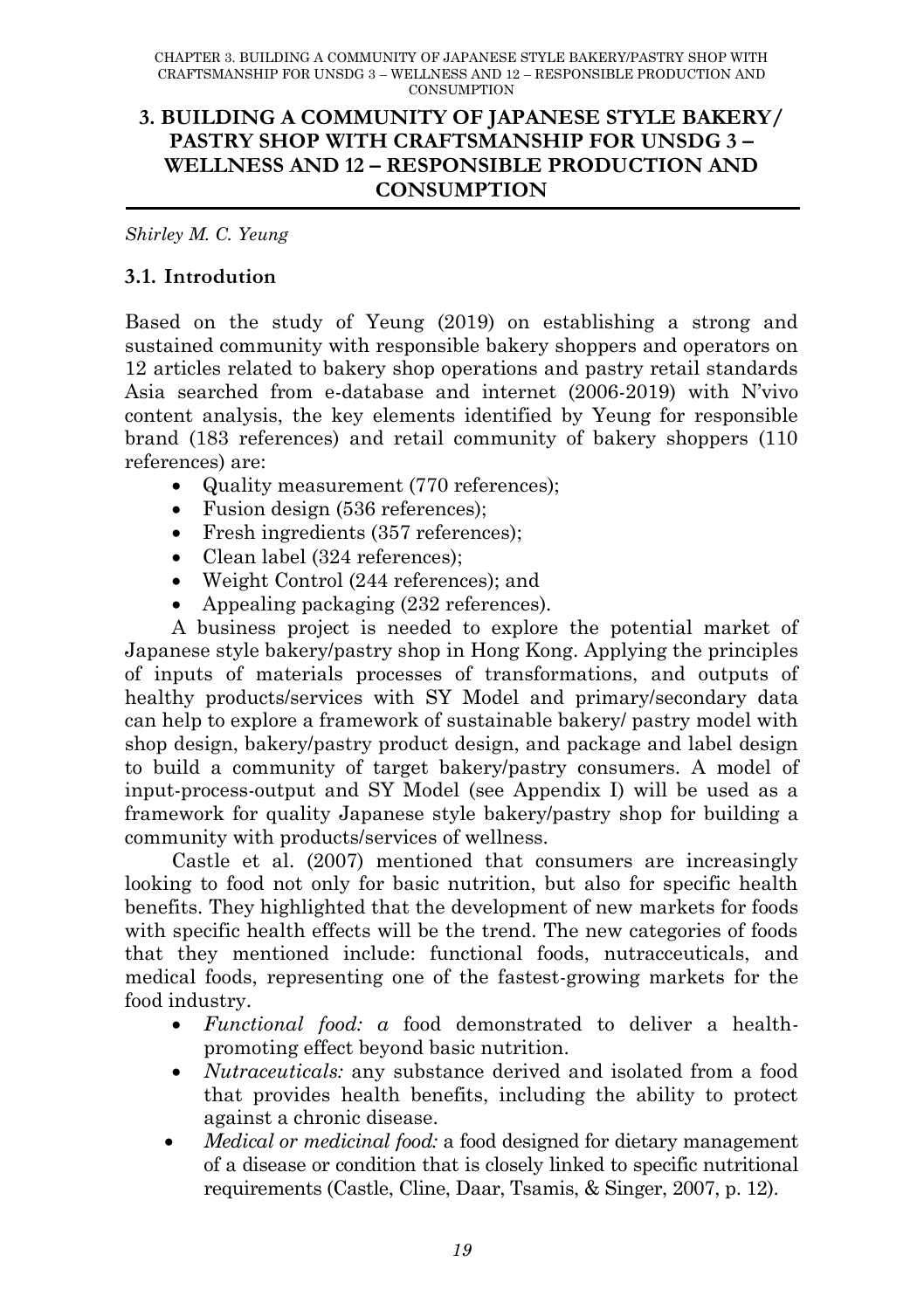The concept that some foods not only provide sustenance but also have medicinal properties is not a new one. In many cultures, food and medicine historically shared common origins (Verschuren, 2002) Although a food-based approach to wellness was clipsed in a number of countries by what we call modern medicine, with its use of drugs targeted at fighting specific diseases, the role of diet in health promotion and disease prevention is once again become popular (Hasler, 2000) Health food and organics are gaining market share in many countries. (Castle et al., 2007, p. 1)

The findings of Castle et al. (2007) are consistent with the study of Yeung (2019) on responsible bakery/pastry shoppers and operators: fusion design, appealing packaging, clean label, and weight control. Hence, it is time to explore related products and services offered in a Japanese style bakery/pastry shop for building a community of responsible bakery/pastry shop owners, service providers and consumers with health-promotion effects on functional foods, nutraceutical bakery/pastry products with benefits to chronic diseases, and medical or medicinal bakery/pastry products for dietary management purpose. About 40 percent of U.S. supermarket companies offer programs to help people manage diseases, and about hald their stores draw a direct connection between particular conditions and the consumption of certain foods (Sloan, as cited in Castle et al., 2007, p. 1).

## **3.2. Craftsmanship**

Based on the insights of Hofverberg, Kronlid, and Östman (2017) that "crafting sustainability" could mean in relation to education for sustainable development (ESD). They mentioned that there is a broad notion of sustainability. They quoted Luckman (as cited in Hofverberg et al., 2017) that the present-day attentiveness to craft as the third wave of international interest. The movement includes: 1) "Woodworkers" – reestablishing methods with value for well-being, knowing woodworking as a whole and caring about skilled work in real woodworking. Woodworking might seem a traditional, old-time skill. 2) "Makers" – making is fundamental to what it means to be human. We must make, create and express ourselves to feel whole. 3) "Craftivism" – is a marriage between historical technique, punk culture and DIY (Do It Yourself) ethos and is influenced by traditional handicrafts, modern aesthetics, politics, feminism and art. This section is focused on integrating Input/Process/Output model of supply chain management, SY Model with UNPRME/UNSDGs and the skills mentioned by Hofverberg et al. (2017) Four different skills that we found in the empirical data are: a) functional skill, b) aesthetic skill, c) spiritual skill and d) etiquette skill for a holistic framework for future bakery/pastry shop operations with products/services of craftsmanship.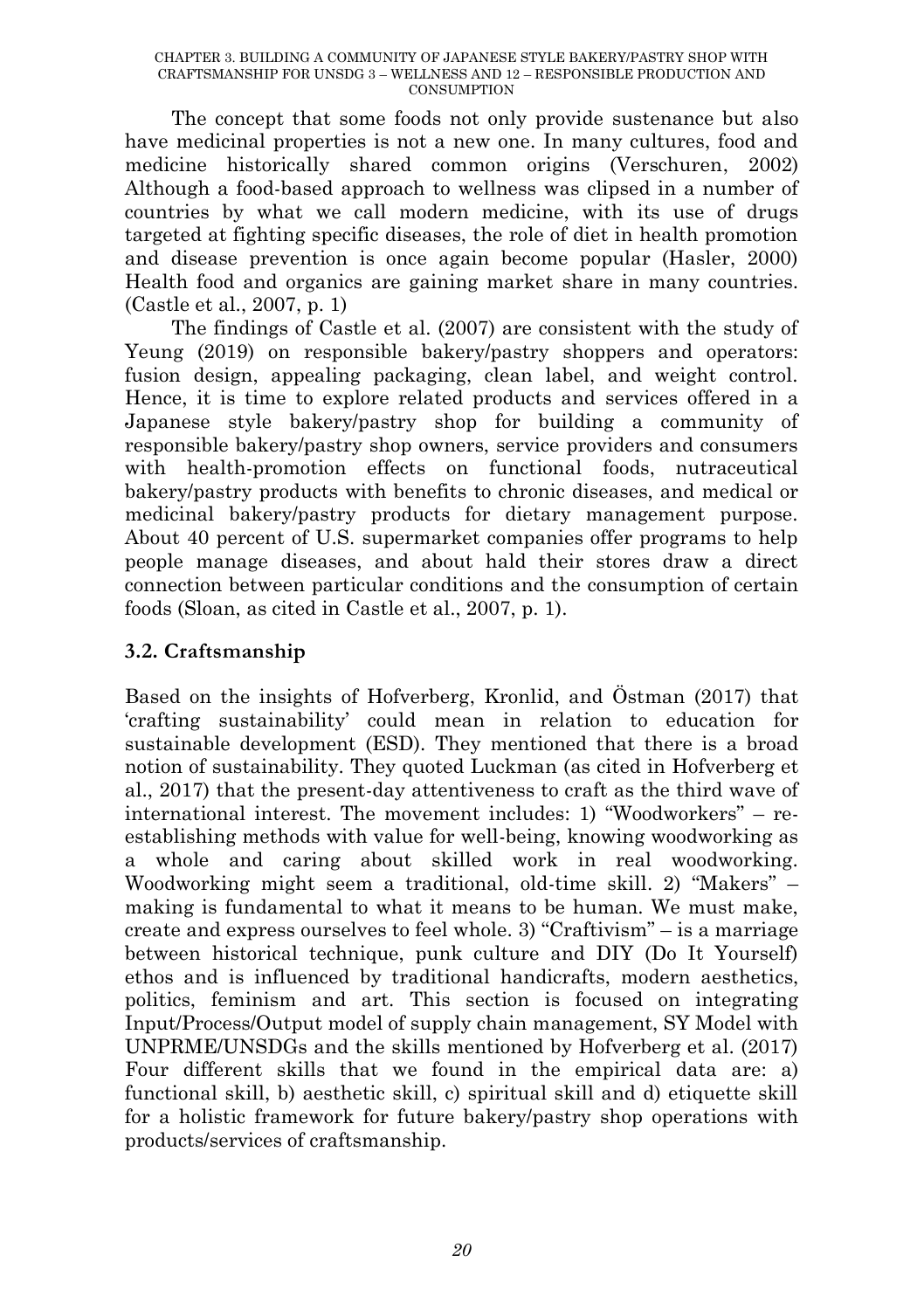### **3.3. Identity of products/services**

Norman (2004) mentioned that a product can have a personality, and product"s personality can be changed. The author has recently conducted a site visit to two Japanese style bakery/pastry shops in Hong Kong. The key similarities (Japanese bakery professional certificates and the use of authentic ingredients have been shown in the shop to enhance target audience"s confidence) and differences (good use of lighting, space and trial of representative bakery/pastry products have been demonstrated) of the shops echo the findings of Norman that "the product would look and behave differently in the different settings appropriate to use and target audience. The style of behavioral interaction could differ. Once established, all aspects of a design must support the intended personality structure" (p. 56).

Human responses to the everyday things of the world are complex, determined by a wide variety of factors. Some of these are outside the person, controlled by designed and manufacturer, or by advertising and such things as brand image. And some come from within, from your own, private experiences. Each of the three levels of design – visceral, behaviorial, and reflective – plays its part in shaping your experience. Each is as important as the others, but each requires a different approach by the designer (Norman, 2004, p. 65).

Hence, Japanese style bakery/pastry shop owners are not only product/service providers, but also identity designer to match the needs, wants and the WoW experiences of target customers via manipulating the environment, the ways of serving customers, the selection of accessories and supporting items to create a form of identity design.

#### **3.4. Innovative education and product/service delivery via inputs, processes and outputs**

Under globalization and technological explosion, the learning mode has been changed significantly in the past few years. The emergence of different kinds of digital electronic devices and user-friendly software, for example, apps and QR code have also made the learning process of bakery product/service providers/designers more playful to their staff and customers. Young people like to use apps in their daily life, no matter the apps are for consumption, for socialization, or for learning purposes.

Recently, UNESCO and United Nations (UN) Global Compact PRME have promoted the concept of Sustainable Development (SD), Education for Sustainable Development (ESD) and transversal (noncognitive) skills. Djordevic and Cotton (2011) mentioned that there were difficulties with regard to communicating messages about sustainability successfully even though there was a growing awareness in national and international policies of the need to integrate sustainability into both business and educational arenas" (p. 381).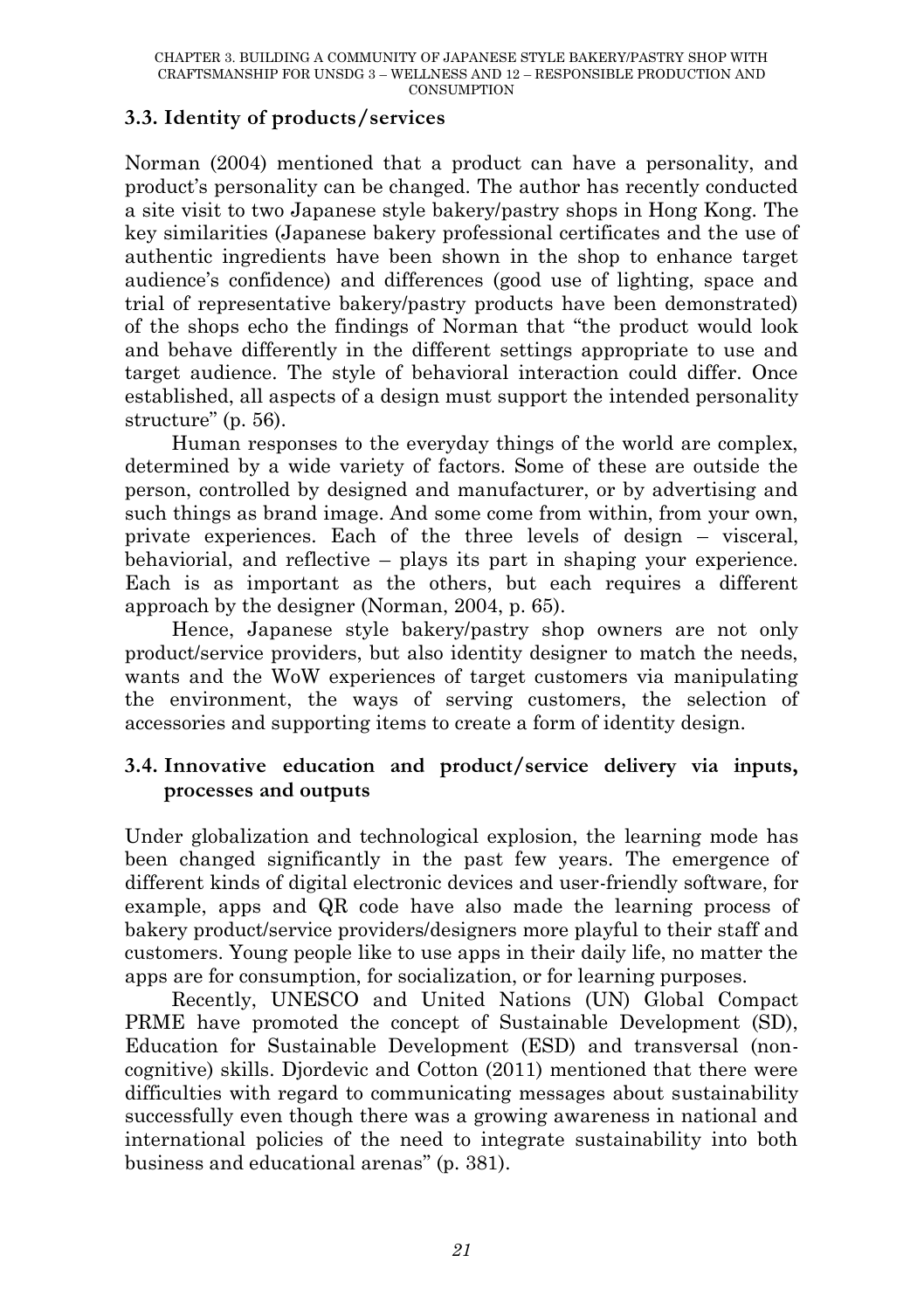Howard and Katie (2014) mentioned the new generation was called the "App Generation" who seeks for identity, intimacy, and imagination. They also concluded that because of the breadth and the accessibility of apps inculcated an app consciousness, an app worldwide: the idea that there were defined ways to achieve whatever we wanted to achieve, if we were fortunate enough to have the right ensemble of apps, and, at a more macroscopic level, access to the "super-app" for living a certain life, presented to the rest of the world in a certain way (p. 160).

With respect to *identity formation*: Apps can short-circuit identity formation, pushing you into being someone else's evatar (that of your parents, your friends, or one formulated by some app producer) – or, by foregrounding various options, they can allow you to approach identity formation more deliberately, holistically, thoughtfully. You may end up with a stronger and more powerful identity, or you may succumb to a prepackaged identity or to endless role diffusion (Howard & Katie, 2014, p. 32).

With respect to *intimacy*: Apps can facilitate superficial ties, discourage face-to-face confrontations and interactions, suggest that all human relations can be classified if not predetermined in advance – or they can expose you to a much wider-world, provide novel ways of relating to people, while not preventing you from shutting off the devices as warranted – and that puts you in charge of the APPS rather than vice versa. You may end up with deeper and longer-lasting, relations to others, or with a superficial stance better described as cool, isolated, or transactional (Howard & Katie, 2014, p. 33).

With respect to *imagination*: Apps can make you lazy, discourage the development of new skills, limit you to mimicry or tiny trivial tweaks or tweets – or they can open up whole new worlds for imagining, creating, producing, remixing, even forging new identities and enabling rich forms of intimacy (Howard & Katie, 2014, p. 33).

As a result, bakery/pastry product/service providers need to launch community learning project on sustainable and responsible bakery/pastry production and consumption with entrepreneurial spirit within and outside the shop via designing an user-friendly community enhancement checklist with the characteristics of "App Generation" with cross disciplinary knowledge to foster a mindset of creative innovation, a mindset of responsibility, a mindset of craftsmanship and a mindset of cultural awareness for exchanging dialogue among peers with different cultural background. For example,

Inputs of:

- offering fresh ingredients, e.g. metcha and buckwheat;
- importing sustainable craftsmanship of bakers and service providers.

Processes of:

– building acceptance of Japanese style bakery shop in Hong Kong for non-Japanese customers to appreciating the culture of Japan in quality products/services;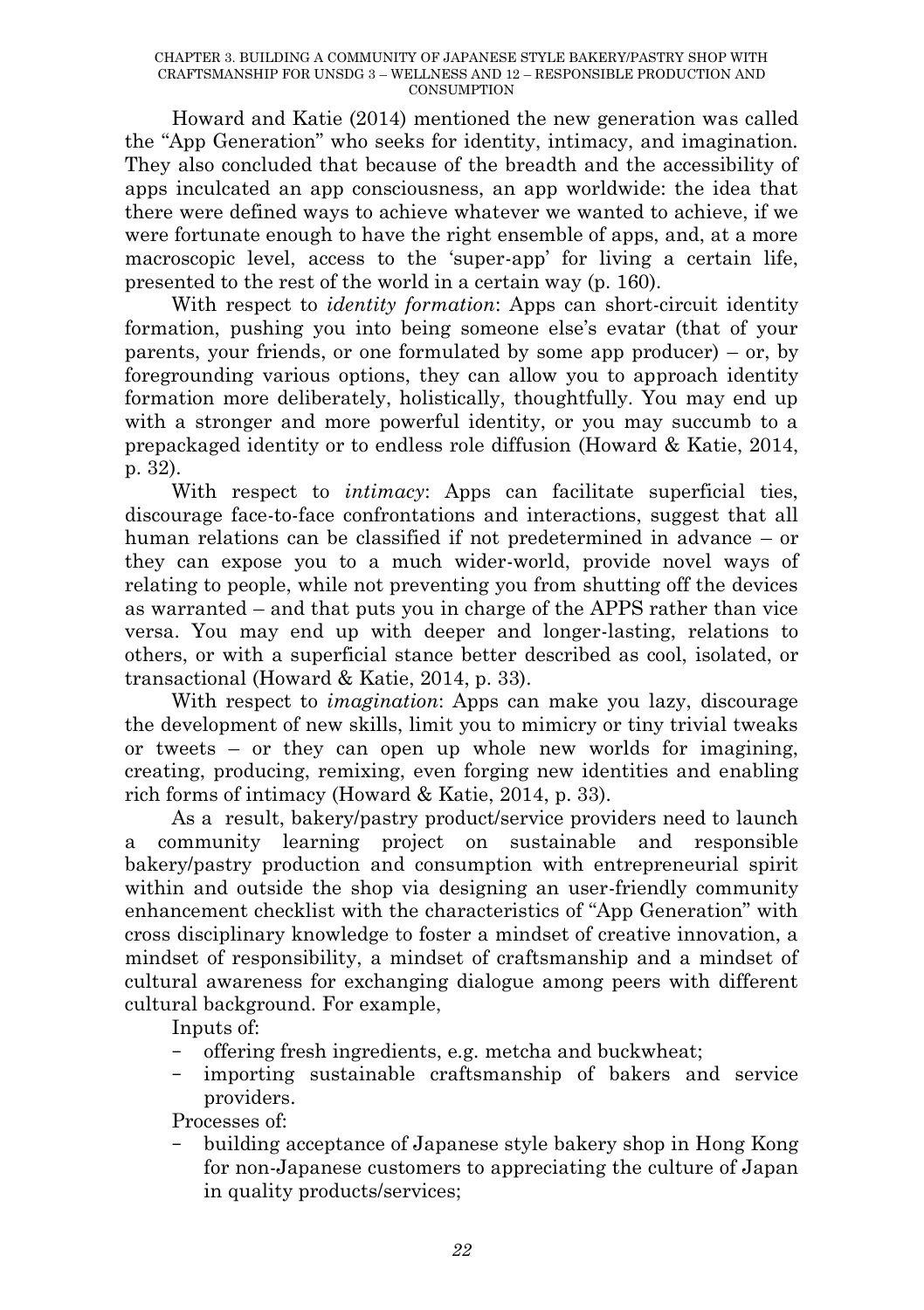– enhancing consumer preferences through caring delivery of services.

Outputs/outcomes of:

- transforming a traditional business model with sustainability and market uniqueness for Japanese style bakery/pastry shop in Hong Kong with health concepts;
- offering healthy, fresh and unique bread and pastry products with bread demonstration and community talks on healthy use of metcha and buckwheat in bakery/pastry products to parents and children.

### **3.5. Checkpoints for responsible Japanese style bakery/pastry shops**

- 1) *Core values/mission statement:* to ensure sustainable consumption and production patterns in alignment with SDG No. 12;
- 2) *Responsibly growth:* in alignment with SDGs No.  $12.3 -$  Halve per capita global food waste at the retail and consumer levels, SDGs  $No. 12.5 - Substantially reduce waste generation through prevention,$ reduction, recycling and reuse and SDGs No. 12.8 – Ensure people everywhere have the relevant information and awareness for sustainable development and lifestyles in harmony with nature, Japanese style bakery/pastry shop owners/ service providers are expected to practice "Sustainable and Responsible Growth".
- 3) *Organic/healthy ingredients:* to accomplish the goal of being responsible in UNSDG No. 12, Japanese style bakery/pastry shop owners/service providers shall demonstrate that their organic/healthy operations inside the shop or outside the shop via workshop to the community.
- 4) *Food/shop/workplace safety and sustainability:* in order to transfer skills (SDG No. 4) and develop sustainable consumption and production practices (SDGs No. 12), Japanese style bakery/pastry shop owners/service providers shall provide ingredient / food / shop / workplace safety tips for management, staff, consumers and the community to avoid undesirable incidents.

# **References**

- 1. Castle, D., Cline, C., Daar, A. S., Tsamis, C., & Singer, P. A. (2007). Science, society, and the supermarket: The opportunities and challenges of nutrigenomics. New Jersey, US: John Wiley & Sons, Inc. Retrieved from https://epdf.pub/science-society-and-the-supermarket-the-opportunities-andchallenges-of-nutrigen.html
- 2. Dai, Y., & Hwang, S.-H. (2019). Technique, creativity, and sustainability of bamboo craft courses: Teaching educational practices for sustainable development. *Sustainability, 11*(9), 24-87. https://doi.org/10.3390/su11092487
- 3. Djordevic, A., & Cotton, D. R. E. (2011). Communicating the sustainability message in higher education institutions. *International Journal of Sustainability in Higher Education, 12*(4), 381-394. https://doi.org/10.1108/ 14676371111168296